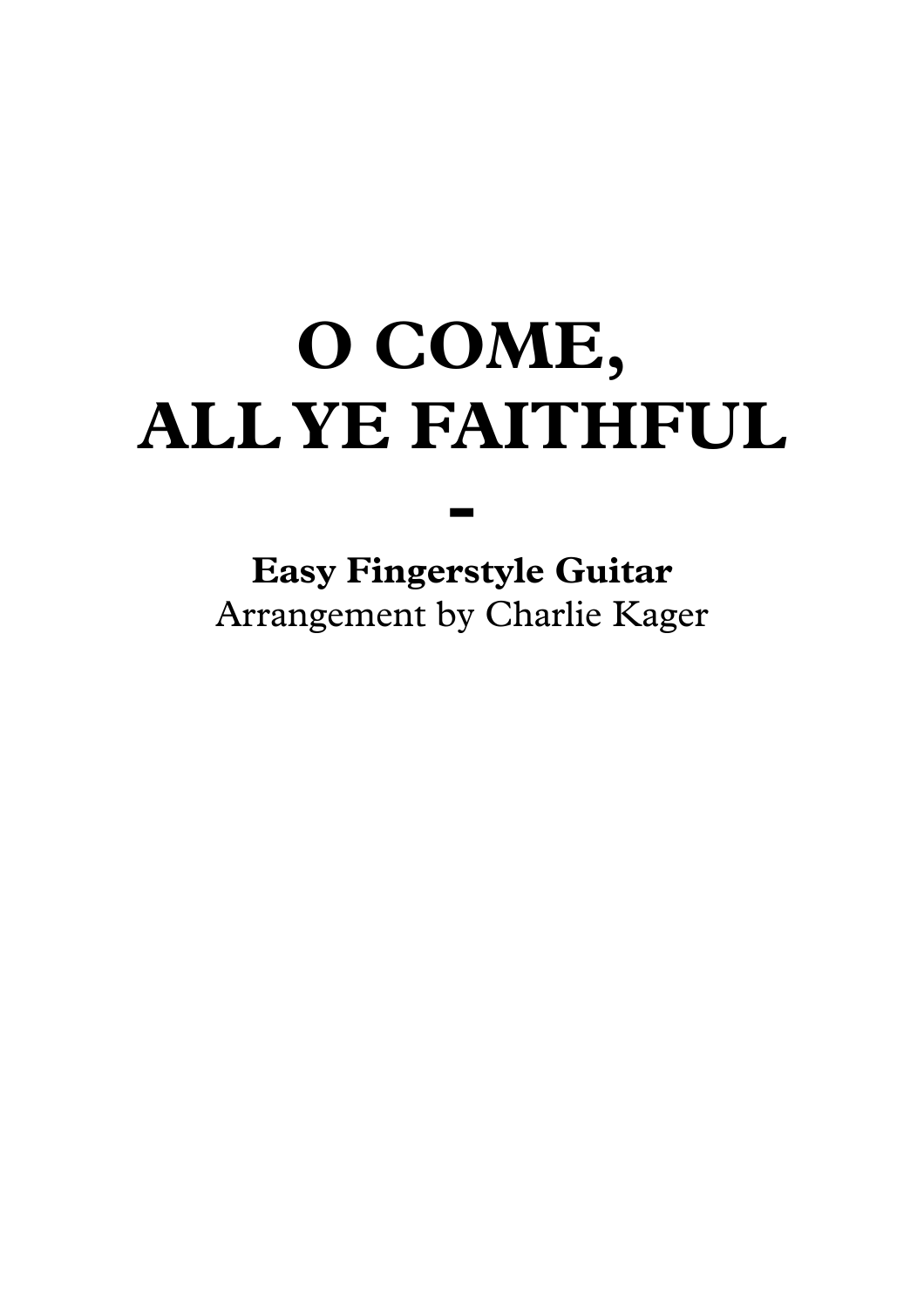## **O COME, ALL YE FAITHFUL Easy Fingerstyle Guitar**

Arranged by CHARLIE KAGER

Music by JOHN FRANCIS WADE